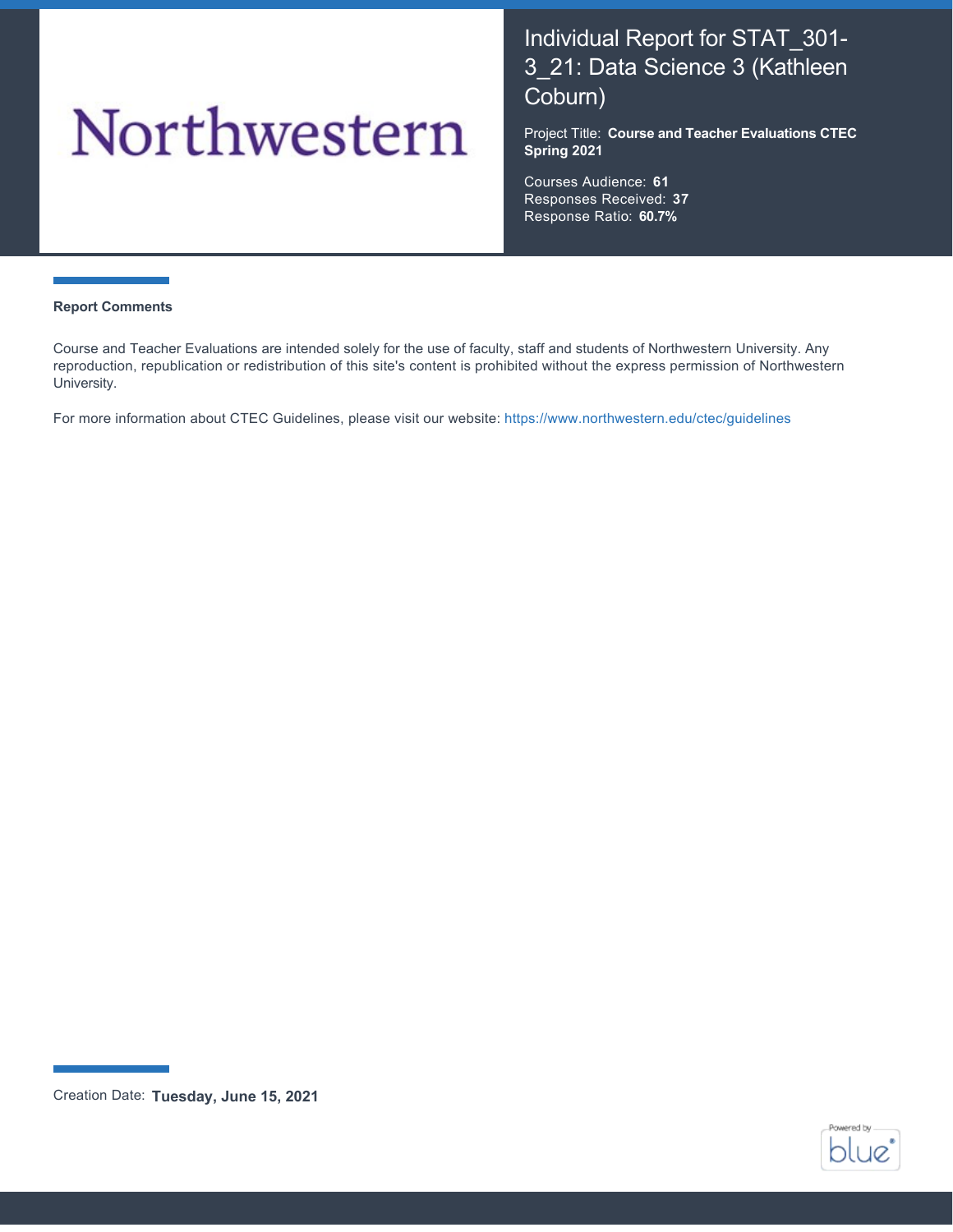# **Northwestern University**

# **Course Evaluations**

| <b>Ilnstructor</b>      | <b>ICourse</b>                |
|-------------------------|-------------------------------|
| <b>IKathleen Coburn</b> | STAT 301-3 21: Data Science 3 |

# **DEMOGRAPHICS**

e<br>Vite<br>Vite

## **Your School**

| 1. Your School                                                                                                                                                                                |                                                                        |                          |            |
|-----------------------------------------------------------------------------------------------------------------------------------------------------------------------------------------------|------------------------------------------------------------------------|--------------------------|------------|
| Education & SP (5)<br>Communication (1)<br>Graduate School (0)<br>KGSM(0)<br>McCormick (3)<br>Medill $(4)$<br>Music $(0)$ -<br>Summer (0) -<br>SPS(0)<br><b>WCAS (18)</b><br>[ Total $(31)$ ] | 16.1%<br>3.2%<br>0.0%<br>0.0%<br>9.7%<br>12.9%<br>0.0%<br>0.0%<br>0.0% | 58.1%                    |            |
| $\mathbf{0}$                                                                                                                                                                                  |                                                                        | 50%                      | 100%       |
| Options                                                                                                                                                                                       |                                                                        | Count                    | Percentage |
| Education & SP                                                                                                                                                                                |                                                                        | 5                        | 16.1%      |
| Communication                                                                                                                                                                                 |                                                                        | 1                        | 3.2%       |
| Graduate School                                                                                                                                                                               |                                                                        | 0                        | $0.0\%$    |
| <b>KGSM</b>                                                                                                                                                                                   |                                                                        | $\Omega$                 | 0.0%       |
| <b>McCormick</b>                                                                                                                                                                              |                                                                        | 3                        | 9.7%       |
| Medill                                                                                                                                                                                        |                                                                        | $\overline{\mathcal{L}}$ | 12.9%      |
| Music                                                                                                                                                                                         |                                                                        | $\Omega$                 | $0.0\%$    |
| Summer                                                                                                                                                                                        |                                                                        | $\Omega$                 | 0.0%       |
| <b>SPS</b>                                                                                                                                                                                    |                                                                        | $\Omega$                 | $0.0\%$    |
| <b>WCAS</b>                                                                                                                                                                                   |                                                                        | 18                       | 58.1%      |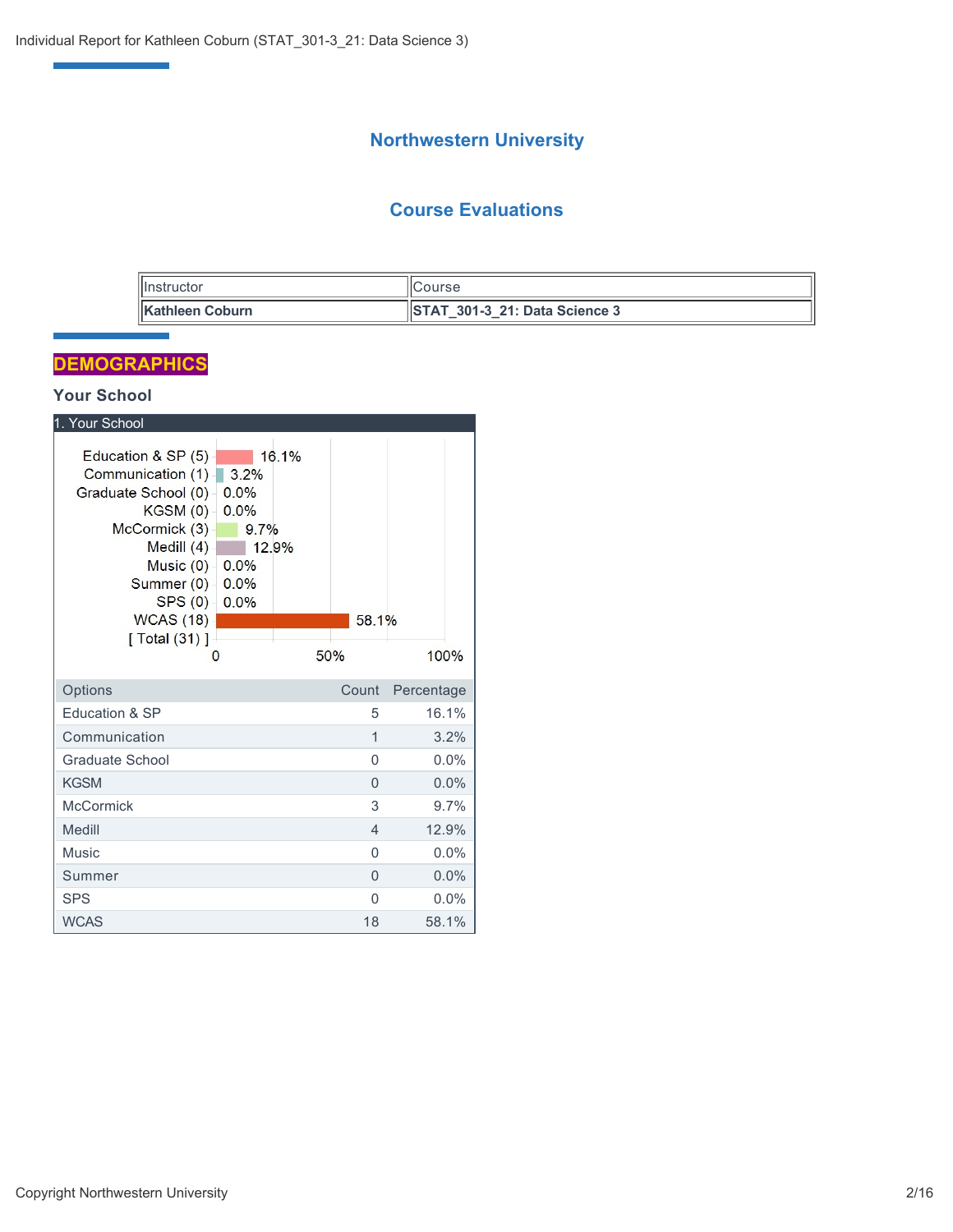#### **Your Class**

| 1. Your Class                                                                                                                                    |                                      |                |            |
|--------------------------------------------------------------------------------------------------------------------------------------------------|--------------------------------------|----------------|------------|
| Freshman (0)<br>Sophomore (15)<br>Junior (19)<br>Senior (2)<br>Graduate (1)<br>Professional (0)<br>Other $(0)$<br>$\sqrt{$ Total (37) $\sqrt{ }$ | 0.0%<br>5.4%<br>2.7%<br>0.0%<br>0.0% | 40.5%<br>51.4% |            |
| O                                                                                                                                                |                                      | 50%            | 100%       |
| Options                                                                                                                                          |                                      | Count          | Percentage |
| Freshman                                                                                                                                         |                                      | 0              | 0.0%       |
| Sophomore                                                                                                                                        |                                      | 15             | 40.5%      |
| Junior                                                                                                                                           |                                      | 19             | 51.4%      |
| Senior                                                                                                                                           |                                      | 2              | 5.4%       |
| Graduate                                                                                                                                         |                                      | 1              | 2.7%       |
| Professional                                                                                                                                     |                                      | 0              | 0.0%       |
| Other                                                                                                                                            |                                      | 0              | $0.0\%$    |

# **What is your reason for taking the course? (mark all that apply)**

| 2.6%<br>Distribution req (1)<br>Major/Minor re (36)<br>Elective require (1)<br>2.6%<br>0.0%<br>Non-Degree req $(0)$<br>0.0%<br>No requirement $(0)$<br>0.0%<br>Other requirem (0)<br>[ Responden (37) ]<br>O | 50%   | 94.7%<br>100% |
|--------------------------------------------------------------------------------------------------------------------------------------------------------------------------------------------------------------|-------|---------------|
| Options                                                                                                                                                                                                      | Count | Percentage    |
| Distribution requirement                                                                                                                                                                                     | 1     | 2.6%          |
| Major/Minor requirement                                                                                                                                                                                      | 36    | 94.7%         |
| Elective requirement                                                                                                                                                                                         | 1     | 2.6%          |
| Non-Degree requirement                                                                                                                                                                                       | 0     | $0.0\%$       |
| No requirement                                                                                                                                                                                               | U     | $0.0\%$       |
| Other requirement                                                                                                                                                                                            | O     | $0.0\%$       |
| Respondent(s)                                                                                                                                                                                                | 37    |               |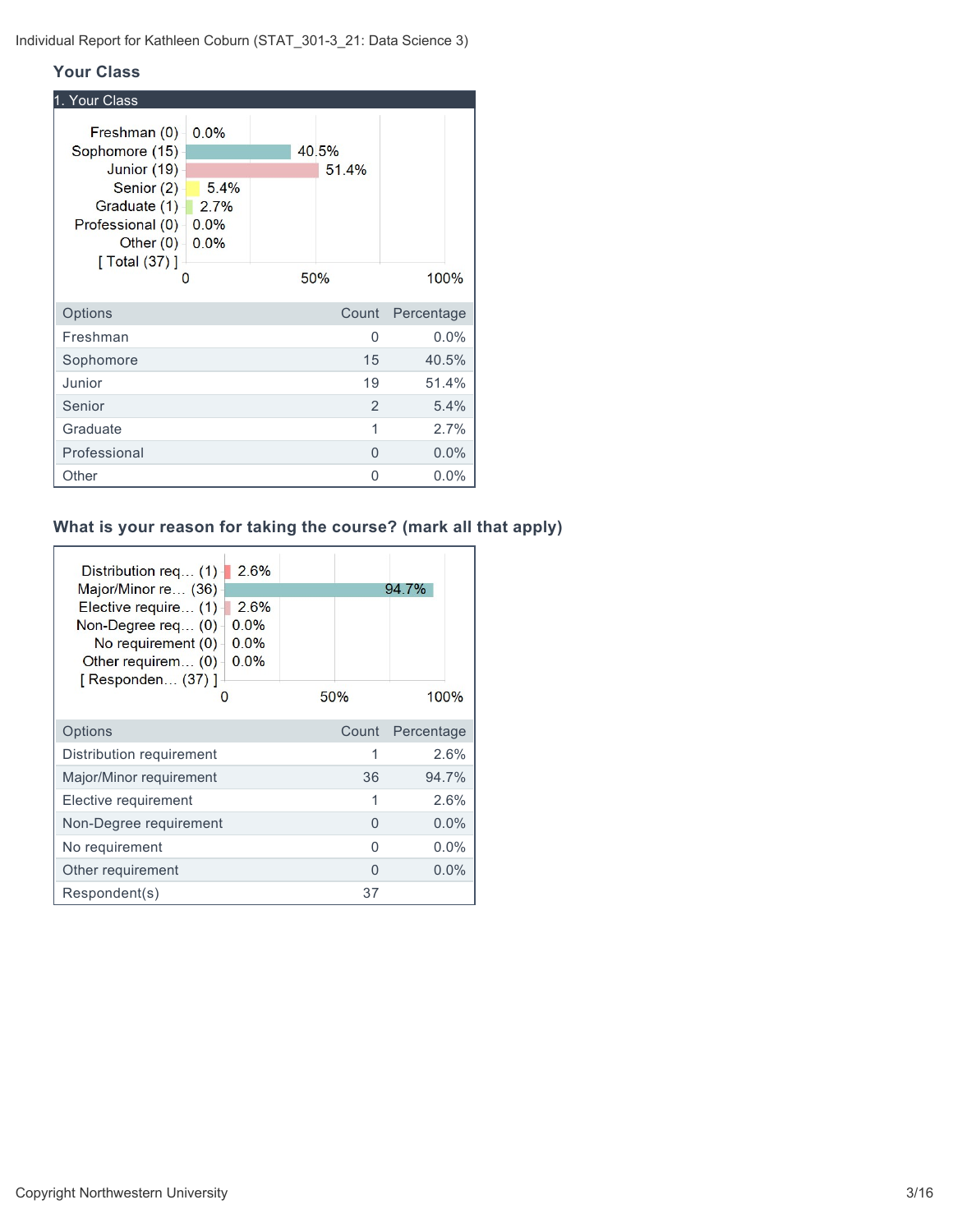#### **What was your Interest in this subject before taking the course?**

| 1. What was your interest in this subject before taking the course?                                       |                      |                                |       |            |
|-----------------------------------------------------------------------------------------------------------|----------------------|--------------------------------|-------|------------|
| 1-Not interested (1)<br>2(0)<br>3(3)<br>4(10)<br>5(13)<br>6-Extremely in (10)<br>[Total (37)]<br>$\Omega$ | 2.7%<br>0.0%<br>8.1% | 27.0%<br>35.1%<br>27.0%<br>50% |       | 100%       |
|                                                                                                           |                      |                                |       |            |
| Options                                                                                                   |                      |                                | Count | Percentage |
| 1-Not interested at all                                                                                   |                      |                                | 1     | 2.7%       |
| 2                                                                                                         |                      |                                | O     | $0.0\%$    |
| 3                                                                                                         |                      |                                | 3     | 8.1%       |
| 4                                                                                                         |                      |                                | 10    | 27.0%      |
| 5                                                                                                         |                      |                                | 13    | 35.1%      |
| 6-Extremely interested                                                                                    |                      |                                | 10    | 27.0%      |

# **TIME-SURVEY QUESTION**

**Estimate the average number of hours per week you spent on this course outside of class and lab time.**

| 1. Estimate the average number of hours per week you spent on        |              |       |          |            |  |  |  |  |
|----------------------------------------------------------------------|--------------|-------|----------|------------|--|--|--|--|
| this course outside of class and lab time.                           |              |       |          |            |  |  |  |  |
| $3$ or fewer $(5)$<br>$4 - 7(18)$                                    | 13.9%        |       | 50.0%    |            |  |  |  |  |
| $8 - 11(9)$<br>$12 - 15(4)$                                          | 11.1%        | 25.0% |          |            |  |  |  |  |
| $16 - 19(0)$<br>20 or more $(0)$<br>$\sqrt{$ Total $(36)$ $\sqrt{ }$ | 0.0%<br>0.0% |       |          |            |  |  |  |  |
| 0                                                                    |              |       | 50%      | 100%       |  |  |  |  |
| Options                                                              |              |       | Count    | Percentage |  |  |  |  |
| 3 or fewer                                                           |              |       | 5        | 13.9%      |  |  |  |  |
| $4 - 7$                                                              |              |       | 18       | 50.0%      |  |  |  |  |
| $8 - 11$                                                             |              |       | 9        | 25.0%      |  |  |  |  |
| $12 - 15$                                                            |              |       | 4        | 11.1%      |  |  |  |  |
| $16 - 19$                                                            |              |       | $\Omega$ | $0.0\%$    |  |  |  |  |
| 20 or more                                                           |              |       | 0        | 0.0%       |  |  |  |  |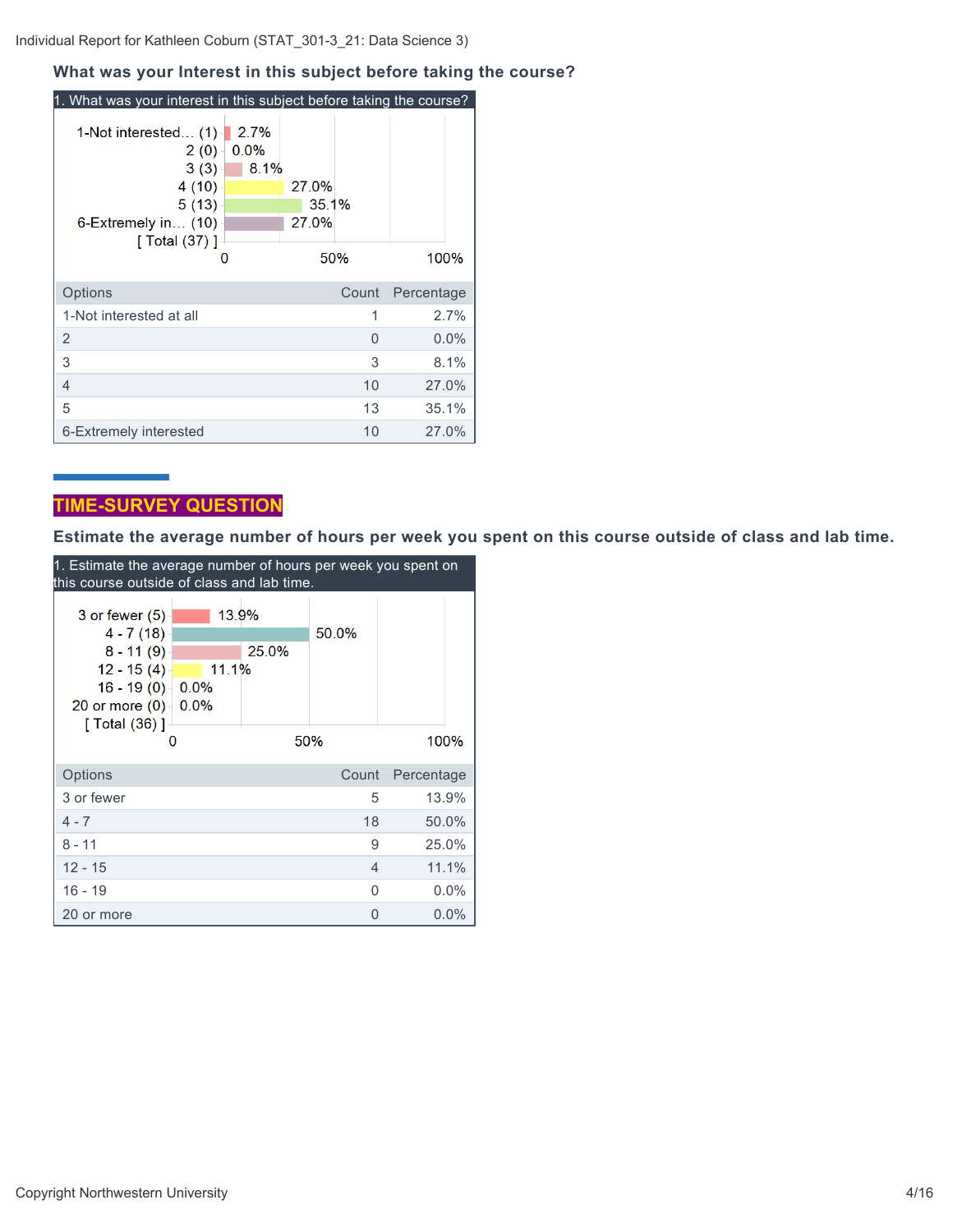# **COURSE QUESTIONS**

**Provide an overall rating of the course.**

| 1. Provide an overall rating of the course.                                                  |                      |       |                       |                |       |            |
|----------------------------------------------------------------------------------------------|----------------------|-------|-----------------------|----------------|-------|------------|
| 1-Very Low $(1)$<br>2(0)<br>3(3)<br>4(5)<br>5(14)<br>6-Very High (12)<br>[ Total (35) ]<br>O | 2.9%<br>0.0%<br>8.6% | 14.3% | 40.0%<br>34.3%<br>50% |                |       | 100%       |
| Options                                                                                      |                      |       | Score                 |                | Count | Percentage |
| 1-Very Low                                                                                   |                      |       |                       | 1              | 1     | 2.9%       |
| 2                                                                                            |                      |       |                       | $\overline{2}$ | 0     | 0.0%       |
| 3                                                                                            |                      |       |                       | 3              | 3     | 8.6%       |
| 4                                                                                            |                      |       |                       | 4              | 5     | 14.3%      |
| 5                                                                                            |                      |       |                       | 5              | 14    | 40.0%      |
| 6-Very High                                                                                  |                      |       |                       | 6              | 12    | 34.3%      |
| <b>Statistics</b>                                                                            |                      |       |                       |                |       | Value      |
| <b>Response Count</b>                                                                        |                      |       |                       |                |       | 35         |
| Mean                                                                                         |                      |       |                       |                |       | 4.91       |
| Median                                                                                       |                      |       |                       |                |       | 5.00       |
| <b>Standard Deviation</b>                                                                    |                      |       |                       |                |       | 1.15       |

# **Estimate how much you learned in the course.**

| 1. Estimate how much you learned in the course.                                          |                           |                |                |                |            |
|------------------------------------------------------------------------------------------|---------------------------|----------------|----------------|----------------|------------|
| 1-Very Low $(3)$<br>2(0)<br>3(3)<br>4(7)<br>5(13)<br>6-Very High (8)<br>[ $Total (34)$ ] | 8.8%<br>0.0%<br>8.8%<br>0 | 20.6%<br>23.5% | 38.2%<br>50%   |                | 100%       |
| Options                                                                                  |                           |                | Score          | Count          | Percentage |
| 1-Very Low                                                                               |                           |                | 1              | 3              | 8.8%       |
| $\overline{2}$                                                                           |                           |                | $\overline{2}$ | $\Omega$       | 0.0%       |
| 3                                                                                        |                           |                | 3              | 3              | 8.8%       |
| $\overline{4}$                                                                           |                           |                | $\overline{4}$ | $\overline{7}$ | 20.6%      |
| 5                                                                                        |                           |                | 5              | 13             | 38.2%      |
| 6-Very High                                                                              |                           |                | 6              | 8              | 23.5%      |
| <b>Statistics</b>                                                                        |                           |                |                |                | Value      |
| <b>Response Count</b>                                                                    |                           |                |                |                | 34         |
| Mean                                                                                     |                           |                |                |                | 4.50       |
| Median                                                                                   |                           |                |                |                | 5.00       |
| <b>Standard Deviation</b>                                                                |                           |                |                |                | 1.42       |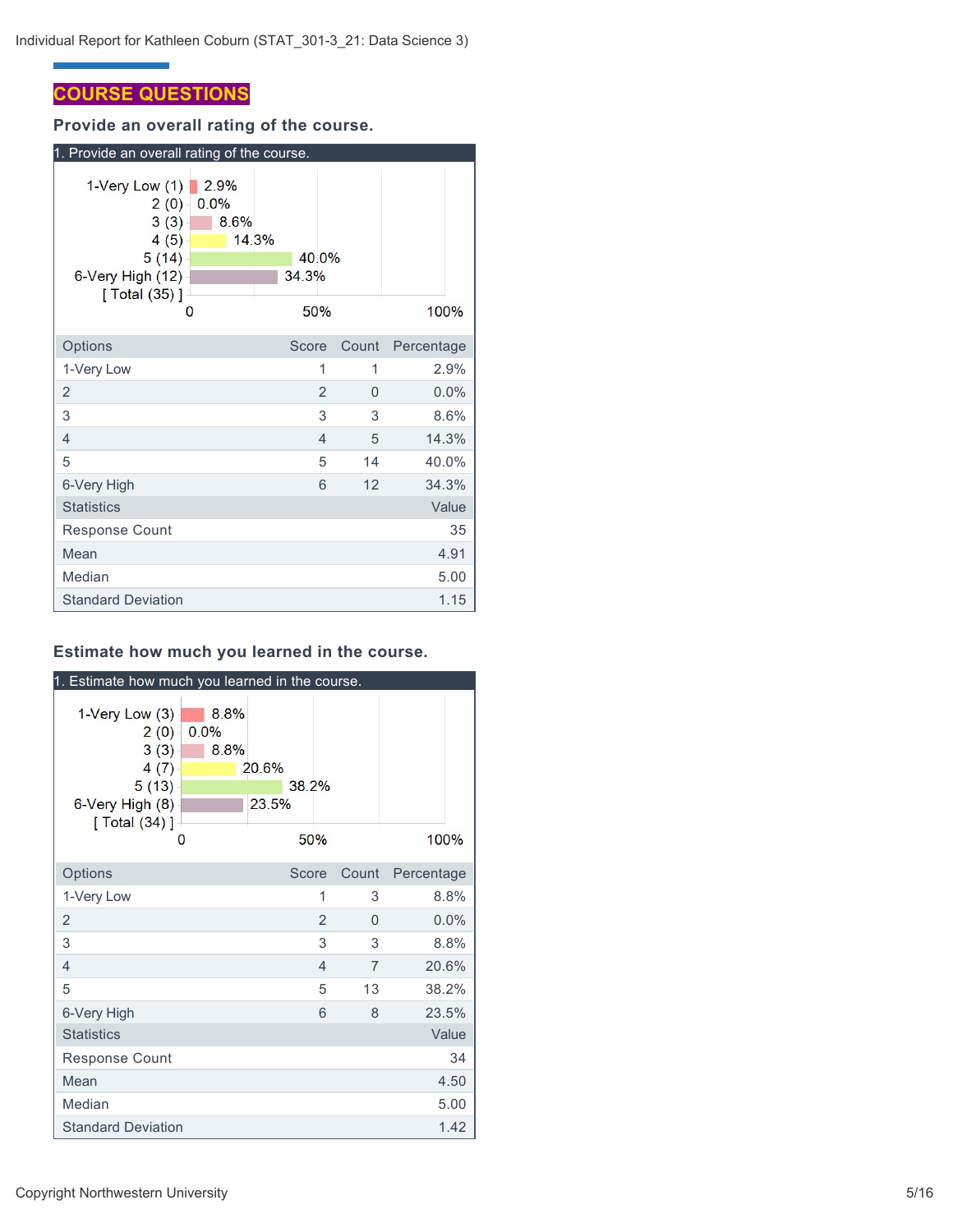# **Rate the effectiveness of the course in challenging you intellectually.**

| 1. Rate the effectiveness of the course in challenging you<br>intellectually.                |                              |              |                |       |            |  |
|----------------------------------------------------------------------------------------------|------------------------------|--------------|----------------|-------|------------|--|
| 1-Very Low $(2)$<br>2(0)<br>3(3)<br>4(3)<br>5(14)<br>6-Very High (13)<br>[ Total (35) ]<br>0 | 5.7%<br>0.0%<br>8.6%<br>8.6% | 37.1%<br>50% | 40.0%          |       | 100%       |  |
| Options                                                                                      |                              | Score        |                | Count | Percentage |  |
| 1-Very Low                                                                                   |                              |              | 1              | 2     | 5.7%       |  |
| $\overline{2}$                                                                               |                              |              | $\overline{2}$ | 0     | 0.0%       |  |
| 3                                                                                            |                              |              | 3              | 3     | 8.6%       |  |
| 4                                                                                            |                              |              | $\overline{4}$ | 3     | 8.6%       |  |
| 5                                                                                            |                              |              | 5              | 14    | 40.0%      |  |
| 6-Very High                                                                                  |                              |              | 6              | 13    | 37.1%      |  |
| <b>Statistics</b>                                                                            |                              |              |                |       | Value      |  |
| Response Count                                                                               |                              |              |                |       | 35         |  |
| Mean                                                                                         |                              |              |                |       | 4.89       |  |
| Median                                                                                       |                              |              |                |       | 5.00       |  |
| <b>Standard Deviation</b>                                                                    |                              |              |                |       | 1.32       |  |

# **Rate the instructional materials (texts, audiovisual materials, etc.) used in this course.**

| 1. Rate the instructional materials (texts, audiovisual materials,<br>etc.) used in this course. |                              |       |                |       |            |  |
|--------------------------------------------------------------------------------------------------|------------------------------|-------|----------------|-------|------------|--|
| 1-Very Low $(2)$<br>2(3)<br>3(2)<br>4(3)<br>5(16)<br>6-Very High (8)<br>[ Total (34) ]           | 5.9%<br>8.8%<br>5.9%<br>8.8% | 23.5% | 47.1%          |       |            |  |
|                                                                                                  | 0                            |       | 50%            |       | 100%       |  |
| Options                                                                                          |                              | Score |                | Count | Percentage |  |
| 1-Very Low                                                                                       |                              |       | 1              | 2     | 5.9%       |  |
| $\overline{2}$                                                                                   |                              |       | $\overline{2}$ | 3     | 8.8%       |  |
| 3                                                                                                |                              |       | 3              | 2     | 5.9%       |  |
| $\overline{4}$                                                                                   |                              |       | $\overline{4}$ | 3     | 8.8%       |  |
| 5                                                                                                |                              |       | 5              | 16    | 47.1%      |  |
| 6-Very High                                                                                      |                              |       | 6              | 8     | 23.5%      |  |
| <b>Statistics</b>                                                                                |                              |       |                |       | Value      |  |
| Response Count                                                                                   |                              |       |                |       | 34         |  |
| Mean                                                                                             |                              |       |                |       | 4.53       |  |
| Median                                                                                           |                              |       |                |       | 5.00       |  |
| <b>Standard Deviation</b>                                                                        |                              |       |                |       | 1.46       |  |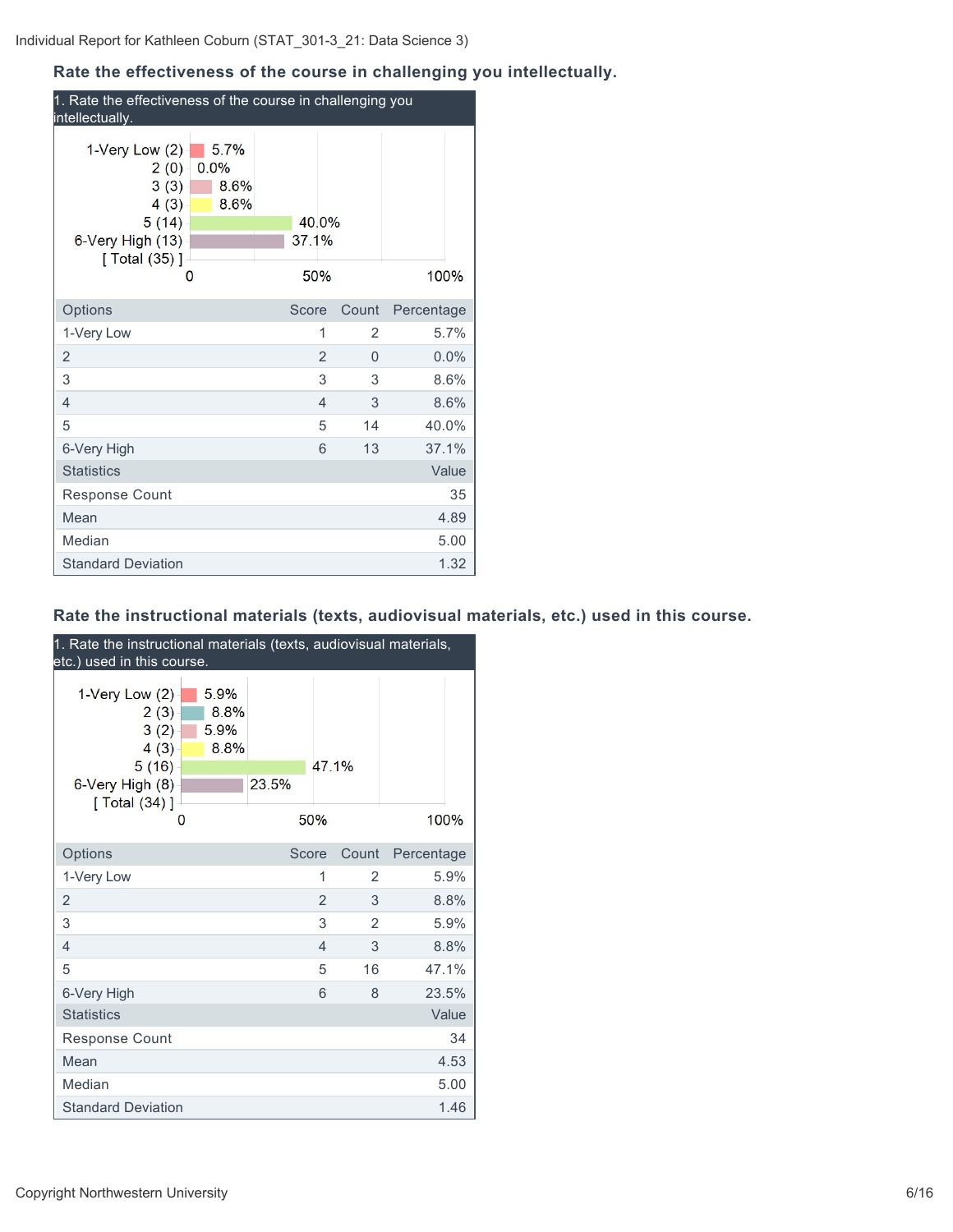# **Rate how well the organization of the course facilitated your learning.**

| 1. Rate how well the organization of the course facilitated your<br>learning.                       |                              |                       |                     |            |
|-----------------------------------------------------------------------------------------------------|------------------------------|-----------------------|---------------------|------------|
| 1-Very Low $(2)$<br>2(3)<br>3(2)<br>4(3)<br>5(10)<br>6-Very High (12)<br>$\sqrt{[Total (32)]}$<br>0 | 6.3%<br>9.4%<br>6.3%<br>9.4% | 31.3%<br>37.5%<br>50% |                     | 100%       |
| Options                                                                                             |                              | Score                 | Count               | Percentage |
| 1-Very Low                                                                                          |                              | 1                     | 2                   | 6.3%       |
| $\overline{2}$                                                                                      |                              |                       | $\overline{2}$<br>3 | 9.4%       |
| 3                                                                                                   |                              |                       | 3<br>2              | 6.3%       |
| 4                                                                                                   |                              | $\overline{4}$        | 3                   | 9.4%       |
| 5                                                                                                   |                              |                       | 5<br>10             | 31.3%      |
| 6-Very High                                                                                         |                              |                       | 6<br>12             | 37.5%      |
| <b>Statistics</b>                                                                                   |                              |                       |                     | Value      |
| Response Count                                                                                      |                              |                       |                     | 32         |
| Mean                                                                                                |                              |                       |                     | 4.63       |
| Median                                                                                              |                              |                       |                     | 5.00       |
| <b>Standard Deviation</b>                                                                           |                              |                       |                     | 1.58       |

# **Rate lab/discussion (if present) section's usefulness in learning and applying course material.**

| 1. Rate lab/discussion (if present) section's usefulness in learning<br>and applying course material. |                      |                         |                |          |            |
|-------------------------------------------------------------------------------------------------------|----------------------|-------------------------|----------------|----------|------------|
| 1-Very Low $(1)$<br>2(1)<br>3(0)<br>4(4)<br>5(11)<br>6-Very High (10)<br>[ Total (27) ]               | 3.7%<br>3.7%<br>0.0% | 14.8%<br>40.7%<br>37.0% |                |          |            |
| O                                                                                                     |                      | 50%                     |                |          | 100%       |
| Options                                                                                               |                      | Score                   |                | Count    | Percentage |
| 1-Very Low                                                                                            |                      |                         | 1              | 1        | 3.7%       |
| $\overline{2}$                                                                                        |                      |                         | $\overline{2}$ | 1        | 3.7%       |
| 3                                                                                                     |                      |                         | 3              | $\Omega$ | 0.0%       |
| $\overline{4}$                                                                                        |                      |                         | $\overline{4}$ | 4        | 14.8%      |
| 5                                                                                                     |                      |                         | 5              | 11       | 40.7%      |
| 6-Very High                                                                                           |                      |                         | 6              | 10       | 37.0%      |
| <b>Statistics</b>                                                                                     |                      |                         |                |          | Value      |
| Response Count                                                                                        |                      |                         |                |          | 27         |
| Mean                                                                                                  |                      |                         |                |          | 4.96       |
| Median                                                                                                |                      |                         |                |          | 5.00       |
| <b>Standard Deviation</b>                                                                             |                      |                         |                |          | 1.22       |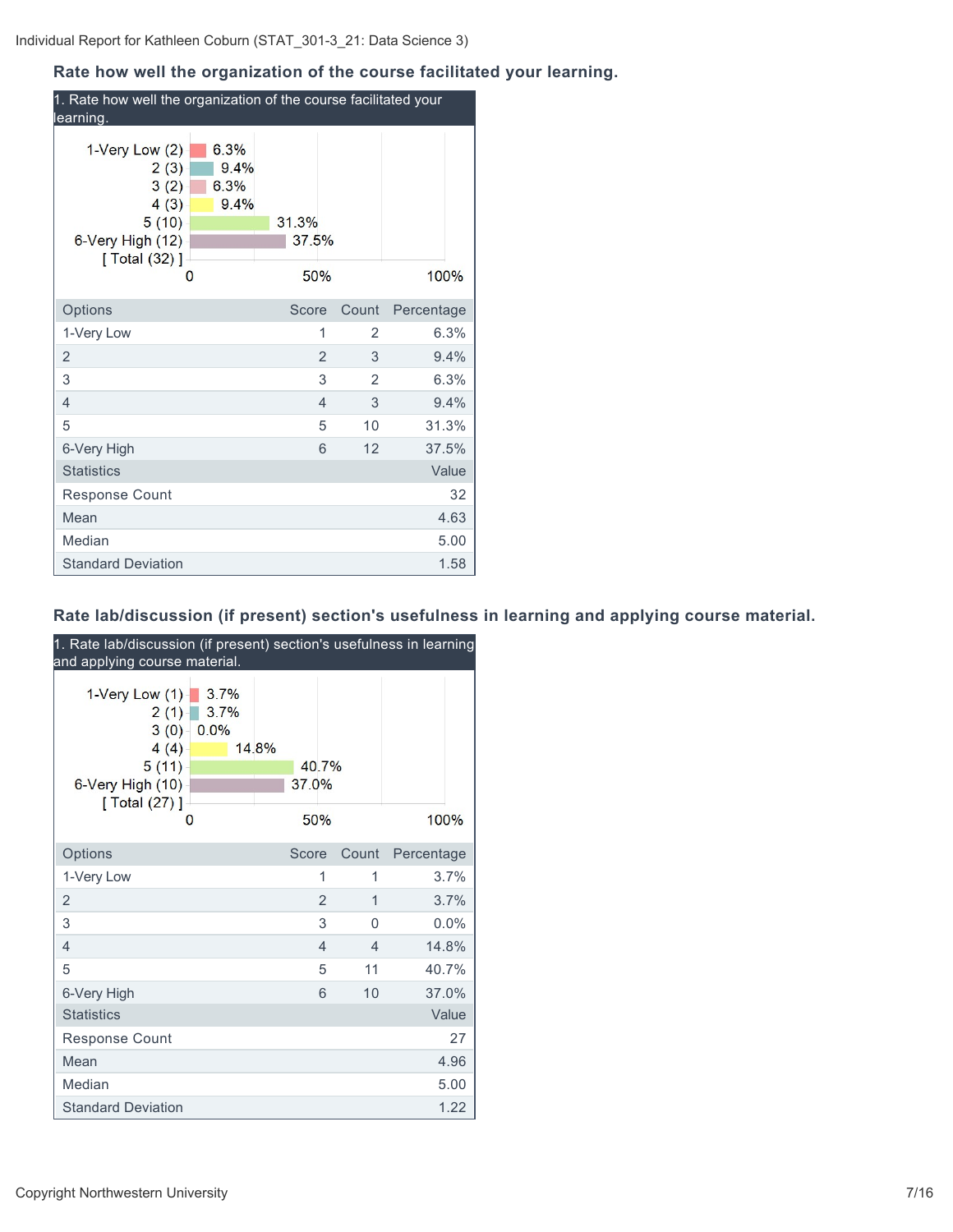# **INSTRUCTOR QUESTIONS**

**Provide an overall rating of the instruction.**

| 1. Provide an overall rating of the instruction.                                                           |                                   |              |                     |            |       |  |
|------------------------------------------------------------------------------------------------------------|-----------------------------------|--------------|---------------------|------------|-------|--|
| 1-Very Low $(0)$<br>$2(1) -$<br>3(0)<br>4(3)<br>5(7)<br>6-Very High (24)<br>$\sqrt{$ Total (35) $\sqrt{ }$ | 0.0%<br>2.9%<br>0.0%<br>8.6%<br>0 | 20.0%<br>50% |                     | 68.6%      | 100%  |  |
| Options                                                                                                    |                                   | Score        | Count               | Percentage |       |  |
| 1-Very Low                                                                                                 |                                   |              | 1<br>0              |            | 0.0%  |  |
| 2                                                                                                          |                                   |              | $\overline{2}$<br>1 |            | 2.9%  |  |
| 3                                                                                                          |                                   |              | 3<br>$\Omega$       |            | 0.0%  |  |
| 4                                                                                                          |                                   |              | $\overline{4}$<br>3 |            | 8.6%  |  |
| 5                                                                                                          |                                   |              | 5<br>7              |            | 20.0% |  |
| 6-Very High                                                                                                |                                   |              | 6<br>24             |            | 68.6% |  |
| <b>Statistics</b>                                                                                          |                                   |              |                     |            | Value |  |
| <b>Response Count</b>                                                                                      |                                   |              |                     |            | 35    |  |
| Mean                                                                                                       |                                   |              |                     |            | 5.51  |  |
| Median                                                                                                     |                                   |              |                     |            | 6.00  |  |
| <b>Standard Deviation</b>                                                                                  |                                   |              |                     |            | 0.89  |  |

# **Rate the effectiveness of the instructor in stimulating your interest in the subject.**

| 1. Rate the effectiveness of the instructor in stimulating your<br>interest in the subject.                                 |                |                |            |  |  |  |  |
|-----------------------------------------------------------------------------------------------------------------------------|----------------|----------------|------------|--|--|--|--|
| 1-Very Low $(0)$<br>0.0%<br>2.9%<br>2(1)<br>3(1)<br>2.9%<br>5.7%<br>4(2)<br>5(9)<br>6-Very High (22)<br>[ Total (35) ]<br>0 | 25.7%<br>50%   | 62.9%          | 100%       |  |  |  |  |
| Options                                                                                                                     | Score          | Count          | Percentage |  |  |  |  |
| 1-Very Low                                                                                                                  | 1              | $\Omega$       | $0.0\%$    |  |  |  |  |
| $\overline{2}$                                                                                                              | $\overline{2}$ | 1              | 2.9%       |  |  |  |  |
| 3                                                                                                                           | 3              | 1              | 2.9%       |  |  |  |  |
| $\overline{4}$                                                                                                              | $\overline{4}$ | $\mathfrak{D}$ | 5.7%       |  |  |  |  |
| 5                                                                                                                           | 5              | 9              | 25.7%      |  |  |  |  |
| 6-Very High                                                                                                                 | 6              | 22             | 62.9%      |  |  |  |  |
| <b>Statistics</b>                                                                                                           |                |                | Value      |  |  |  |  |
| <b>Response Count</b>                                                                                                       |                |                | 35         |  |  |  |  |
| Mean                                                                                                                        |                |                | 5.43       |  |  |  |  |
| Median                                                                                                                      |                |                | 6.00       |  |  |  |  |
| <b>Standard Deviation</b>                                                                                                   |                |                | 0.95       |  |  |  |  |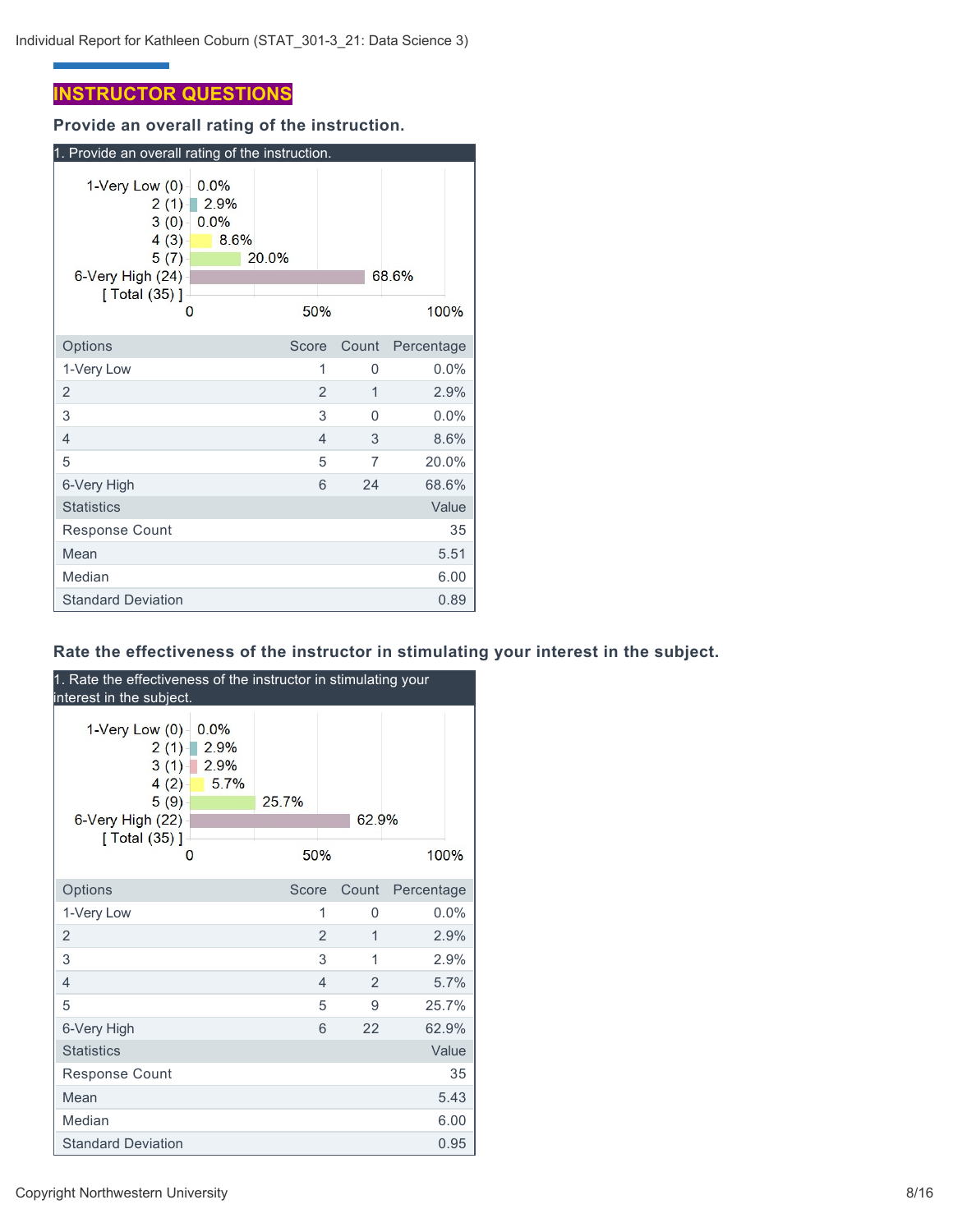### **Rate how well prepared the instructor was for the class.**

| 1. Rate how well prepared the instructor was for the class.                                              |                                   |       |                |          |            |         |
|----------------------------------------------------------------------------------------------------------|-----------------------------------|-------|----------------|----------|------------|---------|
| 1-Very Low (0)<br>2(1)<br>$3(0) -$<br>4(2)<br>5(5)<br>6-Very High (26)<br>$\sqrt{$ Total (34) $\sqrt{ }$ | 0.0%<br>2.9%<br>0.0%<br>5.9%<br>0 | 14.7% | 50%            |          | 76.5%      | 100%    |
| Options                                                                                                  |                                   | Score |                | Count    | Percentage |         |
| 1-Very Low                                                                                               |                                   |       | 1              | 0        |            | $0.0\%$ |
| $\overline{2}$                                                                                           |                                   |       | $\overline{2}$ | 1        |            | 2.9%    |
| 3                                                                                                        |                                   |       | 3              | $\Omega$ |            | 0.0%    |
| 4                                                                                                        |                                   |       | $\overline{4}$ | 2        |            | 5.9%    |
| 5                                                                                                        |                                   |       | 5              | 5        |            | 14.7%   |
| 6-Very High                                                                                              |                                   |       | 6              | 26       |            | 76.5%   |
| <b>Statistics</b>                                                                                        |                                   |       |                |          |            | Value   |
| Response Count                                                                                           |                                   |       |                |          |            | 34      |
| Mean                                                                                                     |                                   |       |                |          |            | 5.62    |
| Median                                                                                                   |                                   |       |                |          |            | 6.00    |
| <b>Standard Deviation</b>                                                                                |                                   |       |                |          |            | 0.85    |

#### **Rate the effectiveness with which the instructor communicated course content and ideas.**

| 1. Rate the effectiveness with which the instructor communicated<br>course content and ideas. |                              |              |                |                |               |
|-----------------------------------------------------------------------------------------------|------------------------------|--------------|----------------|----------------|---------------|
| 1-Very Low $(0)$<br>2(1)<br>3(2)<br>4(2)<br>5(6)<br>6-Very High (23)<br>[ Total (34) ]<br>0   | 0.0%<br>2.9%<br>5.9%<br>5.9% | 17.6%<br>50% |                |                | 67.6%<br>100% |
| Options                                                                                       |                              | Score        |                | Count          | Percentage    |
| 1-Very Low                                                                                    |                              |              | 1              | 0              | 0.0%          |
| $\overline{2}$                                                                                |                              |              | $\overline{2}$ | 1              | 2.9%          |
| 3                                                                                             |                              |              | 3              | $\overline{2}$ | 5.9%          |
| $\overline{4}$                                                                                |                              |              | $\overline{4}$ | $\overline{2}$ | 5.9%          |
| 5                                                                                             |                              |              | 5              | 6              | 17.6%         |
| 6-Very High                                                                                   |                              |              | 6              | 23             | 67.6%         |
| <b>Statistics</b>                                                                             |                              |              |                |                | Value         |
| Response Count                                                                                |                              |              |                |                | 34            |
| Mean                                                                                          |                              |              |                |                | 5.41          |
| Median                                                                                        |                              |              |                |                | 6.00          |
| <b>Standard Deviation</b>                                                                     |                              |              |                |                | 1.05          |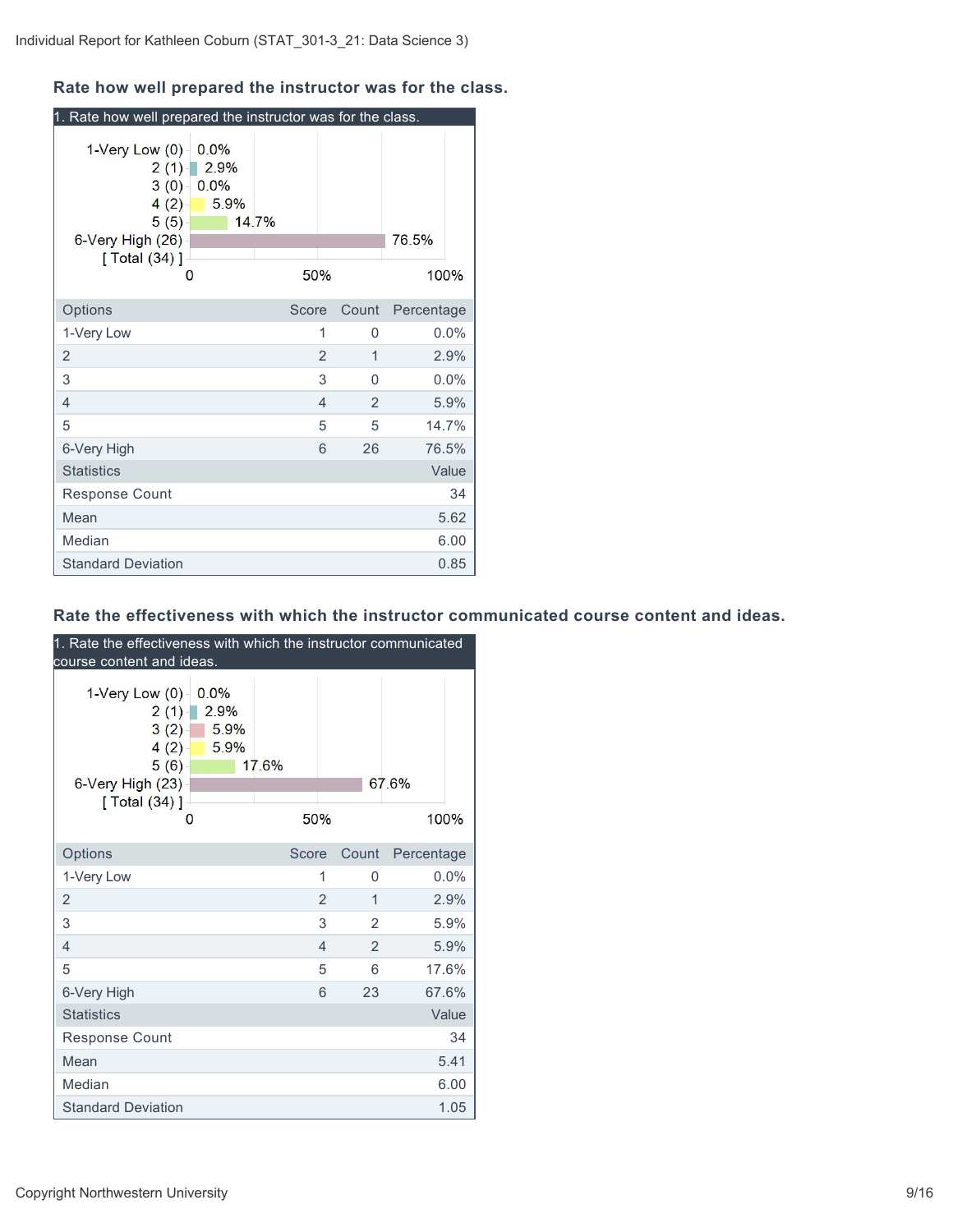#### **Rate the instructor's enthusiasm in teaching this class.**

| 1. Rate the instructor's enthusiasm in teaching this class.                                     |                                      |                |                |            |
|-------------------------------------------------------------------------------------------------|--------------------------------------|----------------|----------------|------------|
| $1$ -Very Low $(0)$<br>$2(0) -$<br>3(0)<br>4(1)<br>5(2)<br>6-Very High (31)<br>[ $Total (34)$ ] | 0.0%<br>0.0%<br>0.0%<br>2.9%<br>5.9% |                |                | 91.2%      |
| 0                                                                                               |                                      | 50%            |                | 100%       |
| Options                                                                                         |                                      | Score          | Count          | Percentage |
| 1-Very Low                                                                                      |                                      | 1              | 0              | $0.0\%$    |
| 2                                                                                               |                                      | $\overline{2}$ | 0              | 0.0%       |
| 3                                                                                               |                                      | 3              | 0              | 0.0%       |
| 4                                                                                               |                                      | 4              | $\mathbf 1$    | 2.9%       |
| 5                                                                                               |                                      | 5              | $\overline{2}$ | 5.9%       |
| 6-Very High                                                                                     |                                      | 6              | 31             | 91.2%      |
| <b>Statistics</b>                                                                               |                                      |                |                | Value      |
| <b>Response Count</b>                                                                           |                                      |                |                | 34         |
| Mean                                                                                            |                                      |                |                | 5.88       |
| Median                                                                                          |                                      |                |                | 6.00       |
| <b>Standard Deviation</b>                                                                       |                                      |                |                | 0.41       |

# **Rate how well the instructor answered students' questions inside and outside the classroom.**

| 1. Rate how well the instructor answered students' questions<br>inside and outside the classroom. |                                      |       |   |          |            |       |  |
|---------------------------------------------------------------------------------------------------|--------------------------------------|-------|---|----------|------------|-------|--|
| 1-Very Low (0)<br>2(0)<br>3(0)<br>$4(1) -$<br>$5(3) -$<br>6-Very High (30)<br>[ Total (34) ]      | 0.0%<br>0.0%<br>0.0%<br>2.9%<br>8.8% |       |   |          | 88.2%      |       |  |
| 0                                                                                                 |                                      | 50%   |   |          |            | 100%  |  |
| Options                                                                                           |                                      | Score |   | Count    | Percentage |       |  |
| 1-Very Low                                                                                        |                                      |       | 1 | 0        |            | 0.0%  |  |
| 2                                                                                                 |                                      |       | 2 | $\Omega$ |            | 0.0%  |  |
| 3                                                                                                 |                                      |       | 3 | $\Omega$ |            | 0.0%  |  |
| $\overline{4}$                                                                                    |                                      |       | 4 | 1        |            | 2.9%  |  |
| 5                                                                                                 |                                      |       | 5 | 3        |            | 8.8%  |  |
| 6-Very High                                                                                       |                                      |       | 6 | 30       |            | 88.2% |  |
| <b>Statistics</b>                                                                                 |                                      |       |   |          |            | Value |  |
| <b>Response Count</b>                                                                             |                                      |       |   |          |            | 34    |  |
| Mean                                                                                              |                                      |       |   |          |            | 5.85  |  |
| Median                                                                                            |                                      |       |   |          |            | 6.00  |  |
| <b>Standard Deviation</b>                                                                         |                                      |       |   |          |            | 0.44  |  |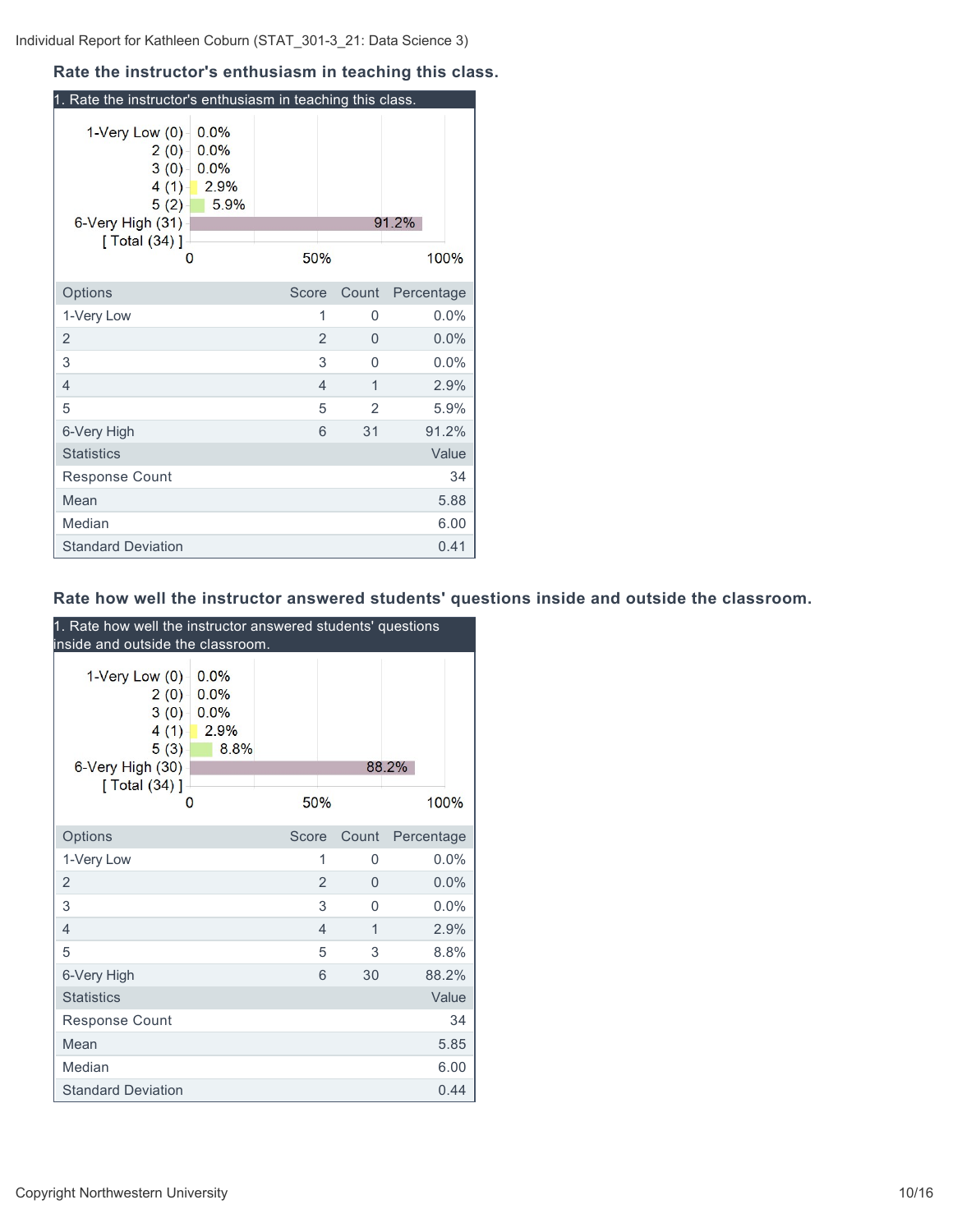# **Rate how well the instructor displayed interest in students' learning and needs.**

| 1. Rate how well the instructor displayed interest in students'<br>learning and needs.                                                        |       |                |               |  |  |  |  |
|-----------------------------------------------------------------------------------------------------------------------------------------------|-------|----------------|---------------|--|--|--|--|
| 1-Very Low $(0)$<br>0.0%<br>0.0%<br>2(0)<br>$3(2) -$<br>5.9%<br>$4(1) -$<br>2.9%<br>5(1)<br>2.9%<br>6-Very High (30)<br>[ $Total (34)$ ]<br>0 | 50%   |                | 88.2%<br>100% |  |  |  |  |
| Options                                                                                                                                       | Score | Count          | Percentage    |  |  |  |  |
| 1-Very Low                                                                                                                                    | 1     | 0              | $0.0\%$       |  |  |  |  |
| 2                                                                                                                                             | 2     | $\Omega$       | 0.0%          |  |  |  |  |
| 3                                                                                                                                             | 3     | $\overline{2}$ | 5.9%          |  |  |  |  |
| 4                                                                                                                                             | 4     | 1              | 2.9%          |  |  |  |  |
| 5                                                                                                                                             | 5     | 1              | 2.9%          |  |  |  |  |
| 6-Very High                                                                                                                                   | 6     | 30             | 88.2%         |  |  |  |  |
| <b>Statistics</b>                                                                                                                             |       |                | Value         |  |  |  |  |
| <b>Response Count</b>                                                                                                                         |       |                | 34            |  |  |  |  |
| Mean                                                                                                                                          |       |                | 5.74          |  |  |  |  |
| Median                                                                                                                                        |       |                | 6.00          |  |  |  |  |
| <b>Standard Deviation</b>                                                                                                                     |       |                | 0.79          |  |  |  |  |

# **The instructor was well organized for each class.**

| 1. The instructor was well organized for each class.                                                   |                                   |              |                |       |               |
|--------------------------------------------------------------------------------------------------------|-----------------------------------|--------------|----------------|-------|---------------|
| 1-Very Low $(0)$<br>2(1)<br>3(0)<br>4(2)<br>5(8)<br>6-Very High (23)<br>$\sqrt{$ Total (34) $\sqrt{ }$ | 0.0%<br>2.9%<br>0.0%<br>5.9%<br>0 | 23.5%<br>50% |                |       | 67.6%<br>100% |
| Options                                                                                                |                                   | Score        |                | Count | Percentage    |
| 1-Very Low                                                                                             |                                   |              | 1              | 0     | 0.0%          |
| 2                                                                                                      |                                   |              | $\overline{2}$ | 1     | 2.9%          |
| 3                                                                                                      |                                   |              | 3              | 0     | 0.0%          |
| $\overline{4}$                                                                                         |                                   |              | $\overline{4}$ | 2     | 5.9%          |
| 5                                                                                                      |                                   |              | 5              | 8     | 23.5%         |
| 6-Very High                                                                                            |                                   |              | 6              | 23    | 67.6%         |
| <b>Statistics</b>                                                                                      |                                   |              |                |       | Value         |
| <b>Response Count</b>                                                                                  |                                   |              |                |       | 34            |
| Mean                                                                                                   |                                   |              |                |       | 5.53          |
| Median                                                                                                 |                                   |              |                |       | 6.00          |
| <b>Standard Deviation</b>                                                                              |                                   |              |                |       | 0.86          |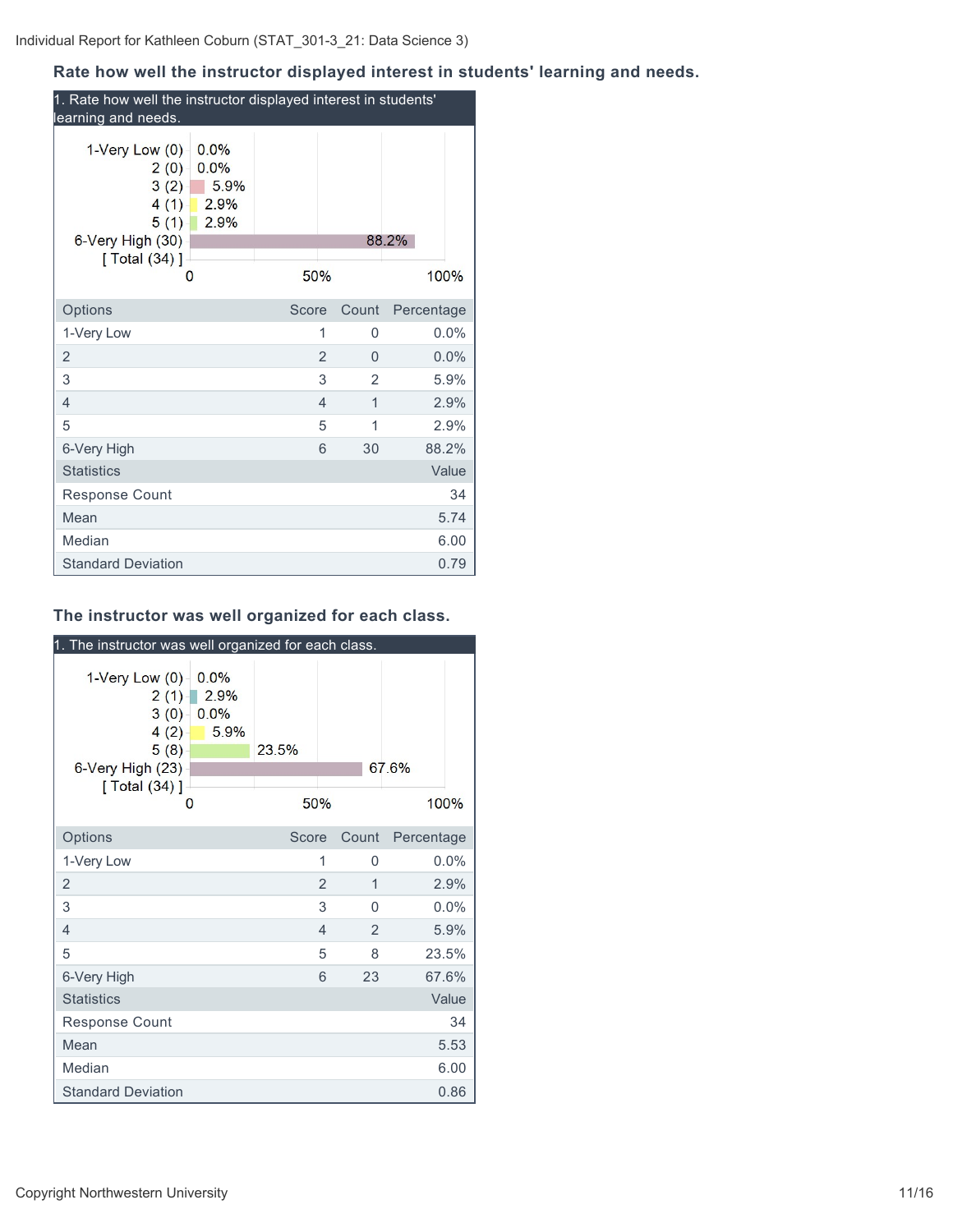# **OPEN-ENDED QUESTIONS**

#### **Did the course help you learn? Why or why not?**

#### Comments

No, the flipped classroom style isn't right for me.

no the flipped classroom setup makes it hard to learn anything

This quarter has definitely been the most challenging but has had the least amount of coding. Before we were concerned with parsing dates and tidying data, but now we are feature engineering and trying to find the best model to fit the data.

It strengthened my understanding of what I learned in Data Science 301–2.

Yes, I think applying the skills we learned to a competition setting was really good!

Flipped classroom style is really dumb

Yes, it was a great way to finish off the data science sequence.

No, but I think that this was unfortunately just the result of the online format, which really messes with a flipped classroom teaching style.

Yes! This course helped me improve upon my R–skills and ability to feature engineer data effectively for modeling.

It helped because I learned the concepts from last quarter in more detail, but also got introduced to new ones

definitely challenged myself, and learned lots of new RStudio features

At first, I liked the flipped classroom, but now after 3 quarters, I feel like I haven't truly understood a lot of concepts we use.

super effective, I'm just upset at myself for not paying closer attention to lecture!

it's data science. i guess.

I guess.

Yes. It exposed me to more in–depth materials about feature engineering and different model building.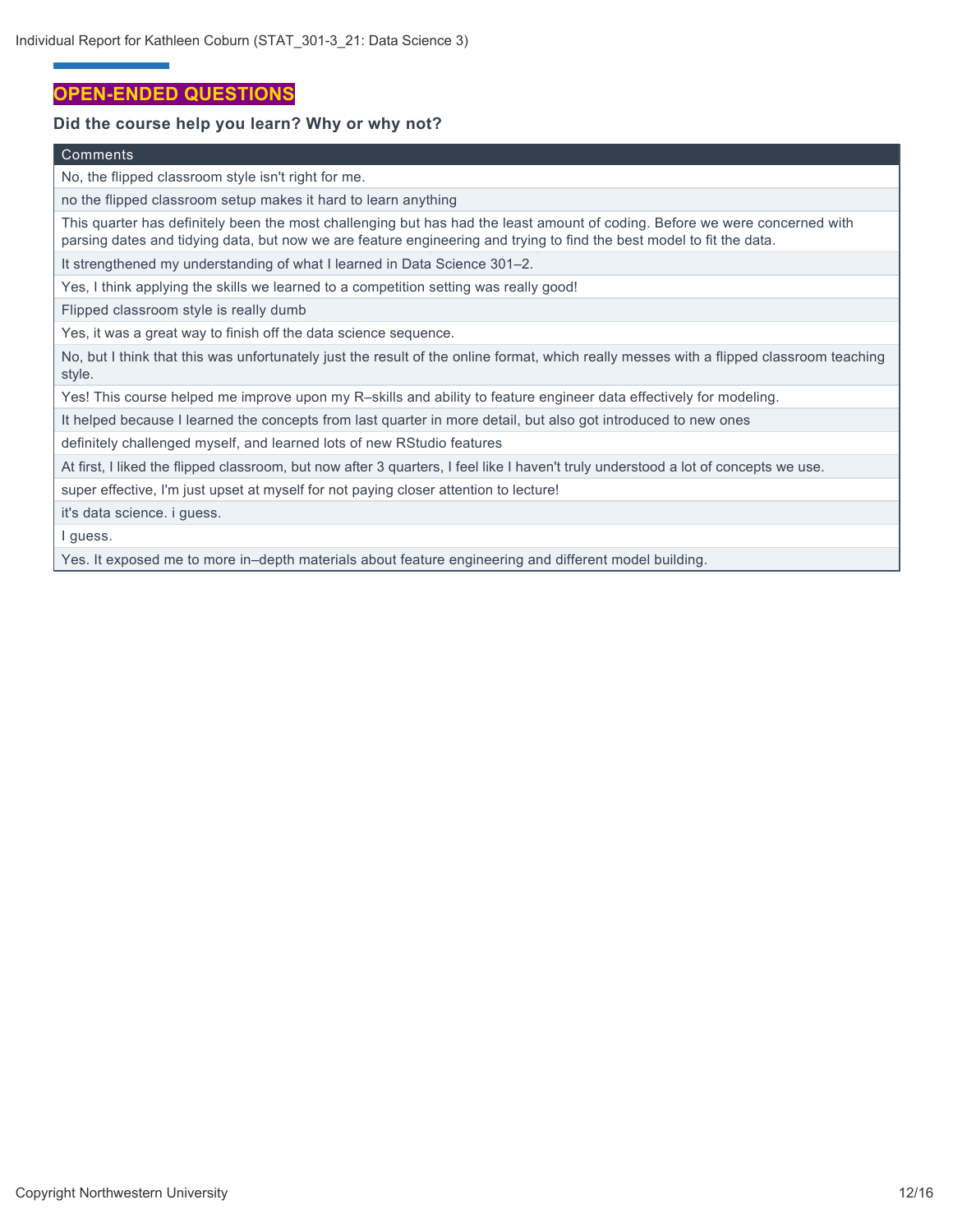#### **Please summarize your reaction to this course focusing on the aspects that were most important to you.**

#### Comments

this class is taught with a "flipped classroom" setup and it is really counterintuitive and makes it hard to learn anything. this class is 100% learned on your own, there's really no point in going to class except for the attendance points. unnecessarily difficult and poorly organized

I've heard a lot about machine learning, so it was great to have a brief introduction to the field without it being mindnumbingly overwhelming.

It seemed a lot like a continuation/review of Data Science 301–2. A lot of time was spent in breakout rooms working on labs and projects.

This quarter is about competitions and doing stuff more on your own/with a team rather than about labs. I think it was a lot of fun and useful! While I didn't win the in–class competitions, I definitely was able to place in a few other competitions outside of this class with the skills I learned from the data science minor overall! I hear they're implementing a Python cohort next year; I think that will be more useful than R though.

I really liked how open the entire instructional team made learning in this course. Though the third class in this sequence felt like it got a little bit more knit–picky and felt like less knowledge learned than the previous two courses, I still liked the competition and free choice to explore. The workload was more manageable.

This whole minor sequence needs to be reorganized. Background of machine learning could be useful.

The flipped classroom style class structure isn't very helpful to learning all you do is just to the labs for the week

A solid close to this sequence, not too much additional information, but a nice finish to a great sequence.

I loved being able to work in a group project. Especially with data science, I had not experienced working together and using GitHub, so i felt that was very important especially as I plan on doing this in the near future for work.

Focuses solely on machine learning. Pretty straightforward class, but there is a lot of work. There are weekly labs in addition to two kaggle competitions and a final project.

This course definitely helped to solidify what we had learned about R and modeling throughout the first two quarters of the data science sequence. By the end of the course, I felt a lot more confident than I had a few months ago feature engineering and running and debugging sophisticated models. The Kaggle competitions were a bit stressful, but other than that the labs, readings and final project were all very manageable and interesting. Also, the data science instructional team is phenomenal: they're all so helpful and supportive.

Great ending to the minor, very supportive staff and team

Similar to the previous data science courses except no reading checks

Though the labs itself were quite reasonable, the topics were definitely difficult for me to grasp. Having a group of friends to work with helped immensely.

Lots of modeling and feature engineering work. Professors care a lot and are helpful, it just was a grind sometimes. There's still weekly labs but also modeling competitions toward the end of the quarter that take a lot of time.

aight

really great class, but I didn't really utilize lecture effectively and I think that's why I still don't feel confident in my data science / ML skills! professors are excellent and so knowledgeable, kind, and responsive. this is an amazing sequence – also no reason you should not get an A

PSETS are always useful, don't procrastinate on them though

Easy enough class. The final is a group project and you do kaggle competitions.

This class was a lot of work. The Kaggle competitions, weekly labs, and a final project was very time consuming. I spent weeks just working on the competitions.

Do your work on time, you'll be fine. Warning tho, there is a group project in this class for your final, so just like, be warned, don't choose bade people.

I hate the group project in this class. Make sure you have friends in the class so you don't end up like me. The rest of the class is pretty straightforward, similar to the previous 2 classes. The Kaggle competitions weren't that bad.

I would encourage you all to take this class because it is a relaxing, but still rewarding class. You get to learn more about model selection, feature engineering, and more model types. It is the last sequence of data science minor, but to be honest, with a solid foundation of STAT 310–2, this class is more chill.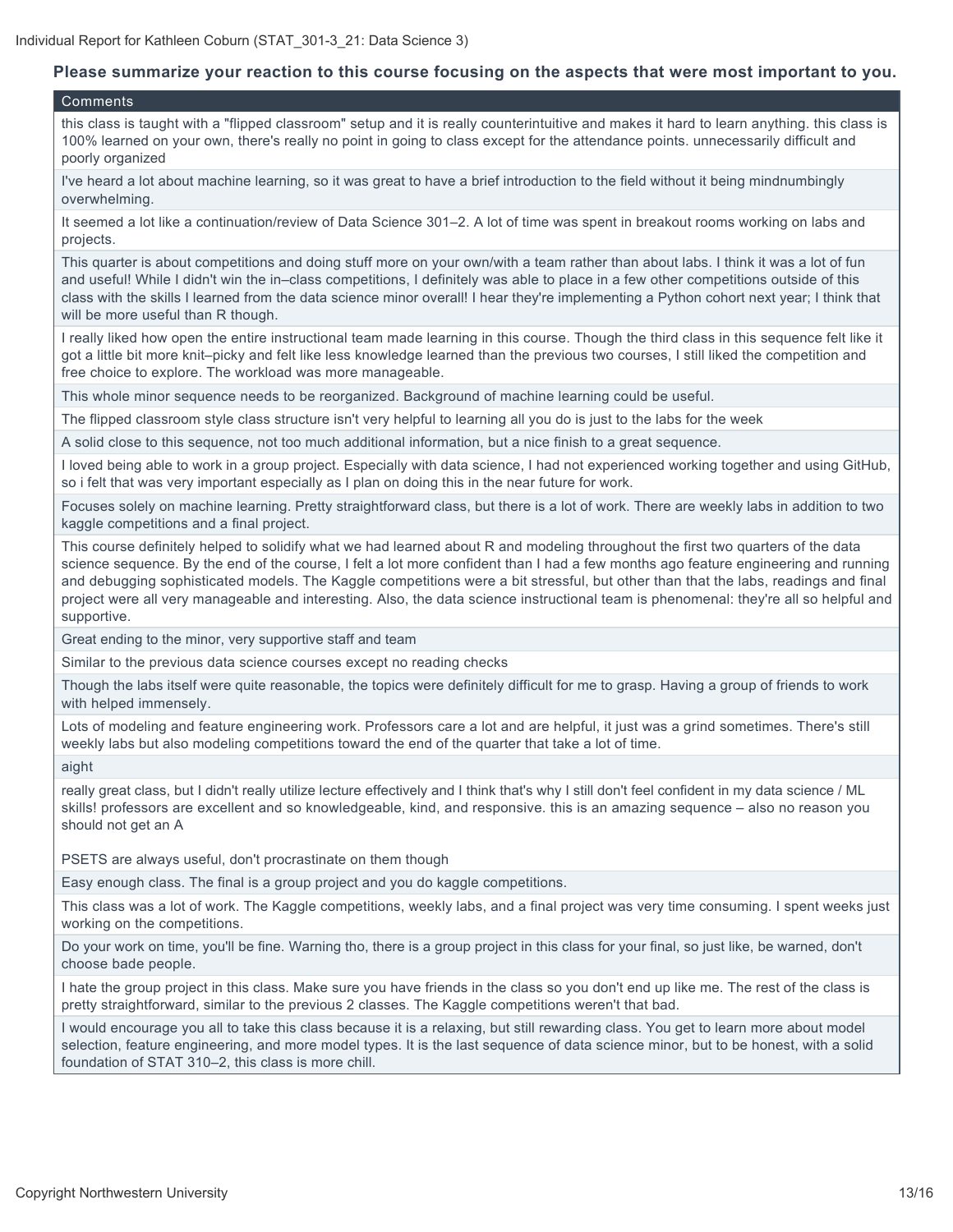#### **What are the primary teaching strengths of the instructor?**

#### **Comments**

She was very prepared, would answer people's questions in the chat, and was understanding when students struggled with a concept.

She obviously cares a lot about data science and making sure we knew what to do.

Helpfulness! Always open to answering questions, no matter how long they take.

Really like her! She will do great things in her next role! Best of luck

Nice

Very prepared and organized. Taught conceptually to give students the tools to problem solve beyond just assignments and labs. Taught beyond just the textbook to give students a wider range of skills for data science.

Coburn was amazing! I had her all three quarters and she provided a great atmosphere for people to actually enjoy what they were learning.

Dr. Coburn is amazing!! She's so kind and helpful, and truly makes every lecture enjoyable. She's very responsive to questions, and explains difficult concepts clearly. Dr. Coburn is definitely one of my favorite professors that I have had at Northwestern.

KATIE IS LITERALLY THE BEST EVER. She is super helpful, always willing to help and support whenever needed, loves to teach and is just brilliant in all ways, I love her so much and will miss her a lot next year.

Every teaching aspect is a strength

Such a friendly, approachable, kind person; Loved having her as my professor; always happy to help and always encourages questions no matter how simple they are.

responsive, engaging, really good at breaking things down and making data science accessible

Katie was a great professor who was good at teaching and making class chill

good at explaining stuff

Maggie. But also being super nice, genuine, and generous with her time. I'm going to miss you!

Katie is awesome! I will miss her!

Professor Coburn is good at communicating her idea and interacting with students in class by asking some engaging questions. Her dog is a plus and must too.

#### **What are the primary weaknesses, if any, of the instruction?**

| Comments                                                                                            |
|-----------------------------------------------------------------------------------------------------|
| Due to the virtual setting, it was hard at times to stimulate my interest in the subject over Zoom. |
| none                                                                                                |
| Flipped classroom                                                                                   |
| none                                                                                                |
| None!                                                                                               |
| None                                                                                                |
| wish slide decks had more info / reflected the lay version of explaining things                     |
| sometimes students go off on tangents for like 8 minutes and that was frustrating occasionally      |
| None come to mind presently.                                                                        |
| I don't think so.                                                                                   |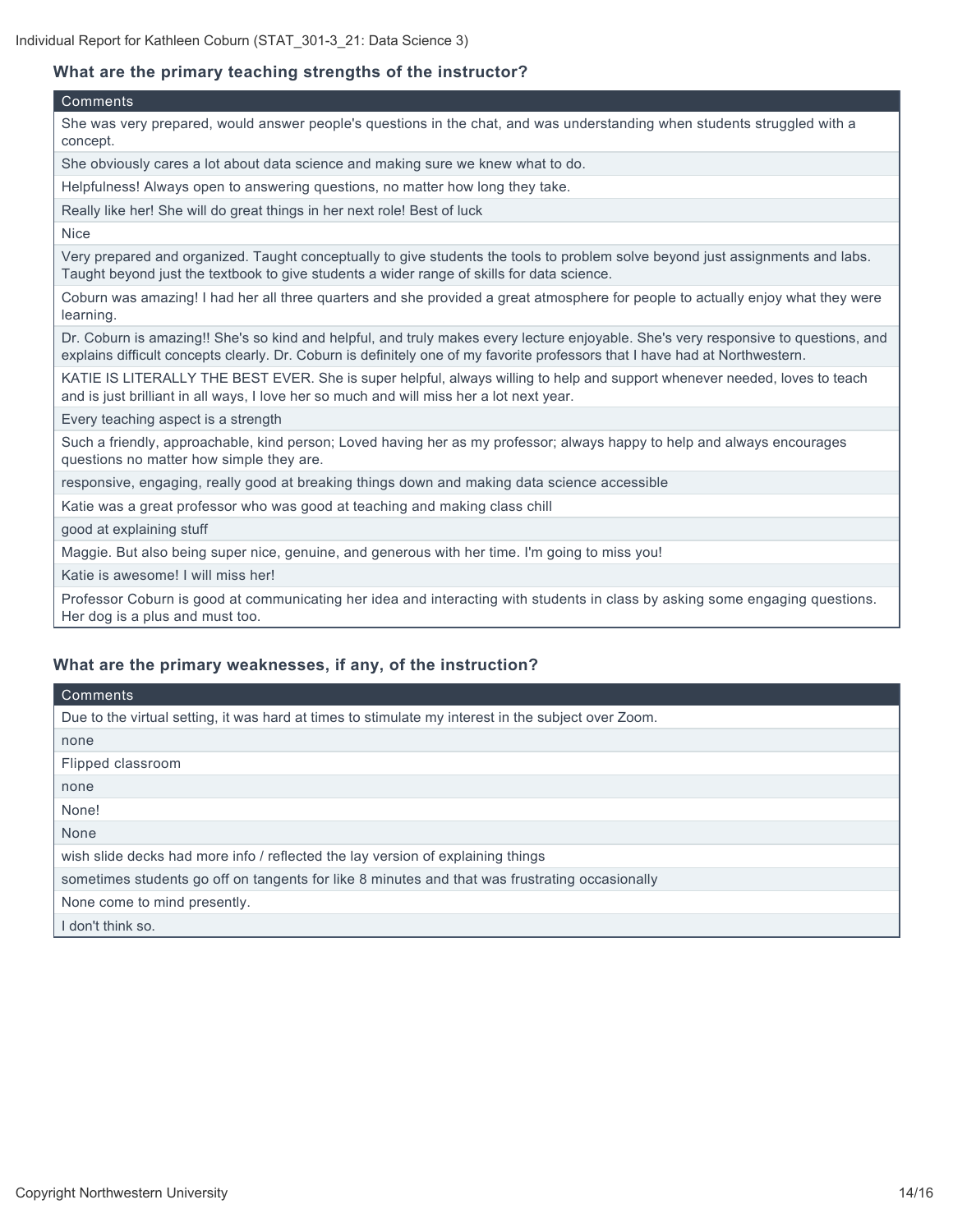#### **Can you offer suggestions for improvement?**

| <b>Comments</b>                                                                                                                                                                                                                        |
|----------------------------------------------------------------------------------------------------------------------------------------------------------------------------------------------------------------------------------------|
| I think that when everything goes back to in-person, the weaknesses won't be an issue.                                                                                                                                                 |
| no.                                                                                                                                                                                                                                    |
| change clsss structure                                                                                                                                                                                                                 |
| none                                                                                                                                                                                                                                   |
| Nope!                                                                                                                                                                                                                                  |
| No.                                                                                                                                                                                                                                    |
| more speicfity in slide decks                                                                                                                                                                                                          |
| she's leaving, so good luck, Katie! Thanks for teaching us.                                                                                                                                                                            |
| Stay at Northwestern?                                                                                                                                                                                                                  |
| Professor Coburn, thanks for the three–quarters of data science teaching! Your teaching successfully simulates my interest in<br>learning more about data science and R. Hope everything goes well for you after leaving northwestern! |

# **REMOTE LEARNING**

**Rate how well the approaches used in this course for remote instruction during Spring 2021 contributed to your learning.**

| 1. Rate how well the approaches used in this course for remote<br>instruction during Spring 2021 contributed to your learning. |                |                |            |
|--------------------------------------------------------------------------------------------------------------------------------|----------------|----------------|------------|
| 1-Very Low $(2)$<br>6.7%<br>6.7%<br>2(2)<br>3(3)<br>10.0%<br>4(1)<br>3.3%<br>5(8)<br>6-Very High (14)<br>[ Total (30) ]        | 26.7%<br>50%   | 46.7%          | 100%       |
| Options                                                                                                                        | Score          | Count          | Percentage |
| 1-Very Low                                                                                                                     | 1              | 2              | 6.7%       |
| 2                                                                                                                              | $\overline{2}$ | $\overline{2}$ | 6.7%       |
| 3                                                                                                                              | 3              | 3              | 10.0%      |
| 4                                                                                                                              | $\overline{4}$ | 1              | 3.3%       |
| 5                                                                                                                              | 5              | 8              | 26.7%      |
| 6-Very High                                                                                                                    | 6              | 14             | 46.7%      |
| <b>Statistics</b>                                                                                                              |                |                | Value      |
| Response Count                                                                                                                 |                |                | 30         |
| Mean                                                                                                                           |                |                | 4.77       |
| Median                                                                                                                         |                |                | 5.00       |
| <b>Standard Deviation</b>                                                                                                      |                |                | 1.61       |